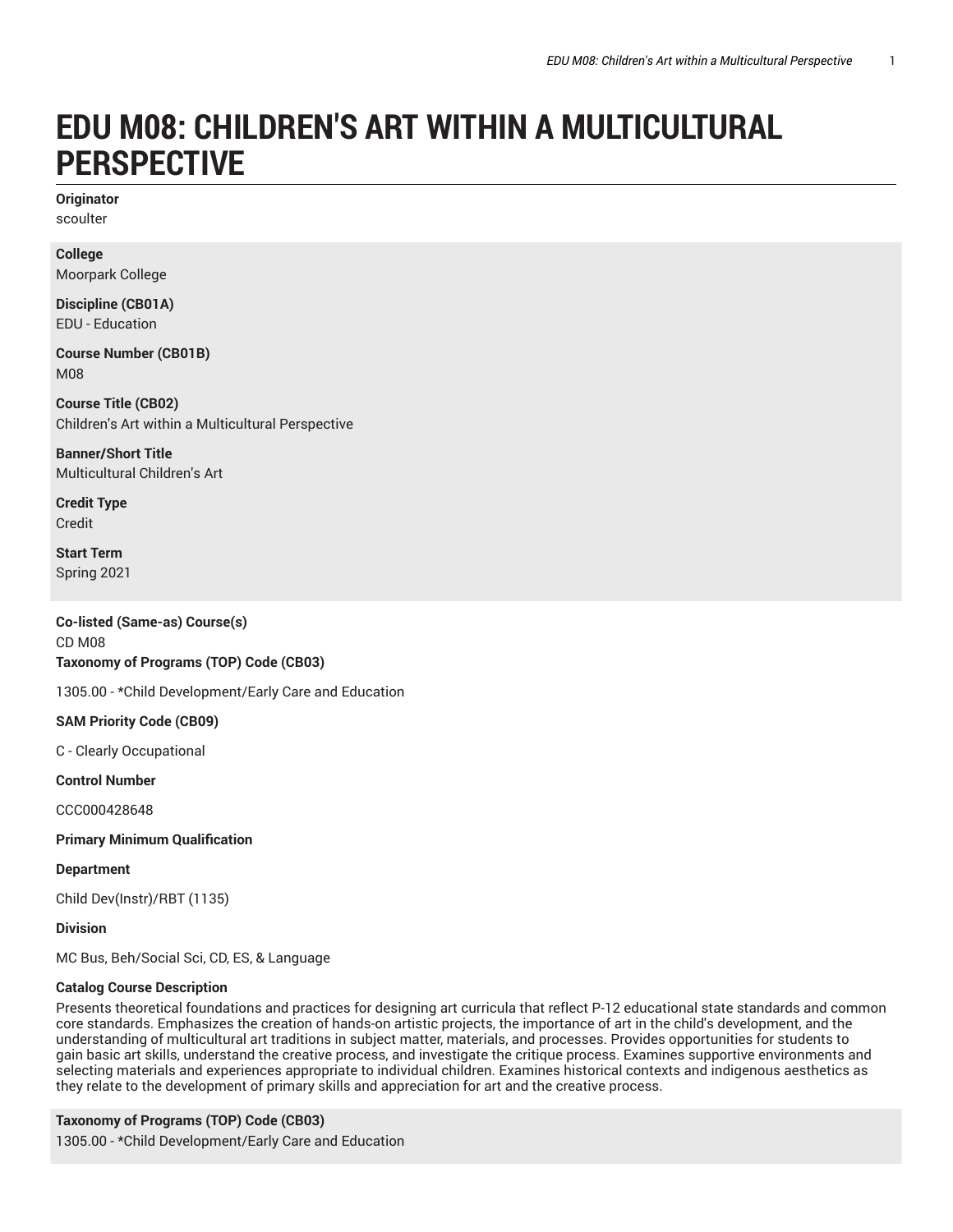**Course Credit Status (CB04)** D (Credit - Degree Applicable)

**Course Transfer Status (CB05) (select one only)** B (Transferable to CSU only)

**Course Basic Skills Status (CB08)** N - The Course is Not a Basic Skills Course

**SAM Priority Code (CB09)** C - Clearly Occupational

**Course Cooperative Work Experience Education Status (CB10)** N - Is Not Part of a Cooperative Work Experience Education Program

**Course Classification Status (CB11)**

Y - Credit Course

**Educational Assistance Class Instruction (Approved Special Class) (CB13)** N - The Course is Not an Approved Special Class

**Course Prior to Transfer Level (CB21)** Y - Not Applicable

**Course Noncredit Category (CB22)** Y - Credit Course

**Funding Agency Category (CB23)** Y - Not Applicable (Funding Not Used)

**Course Program Status (CB24)** 1 - Program Applicable

**General Education Status (CB25)** Y - Not Applicable

**Support Course Status (CB26)** N - Course is not a support course

**Field trips** Will not be required

**Grading method** (L) Letter Graded

**Alternate grading methods** (O) Student Option- Letter/Pass (P) Pass/No Pass Grading

**Does this course require an instructional materials fee?** No

**Repeatable for Credit** No **Is this course part of a family?**

No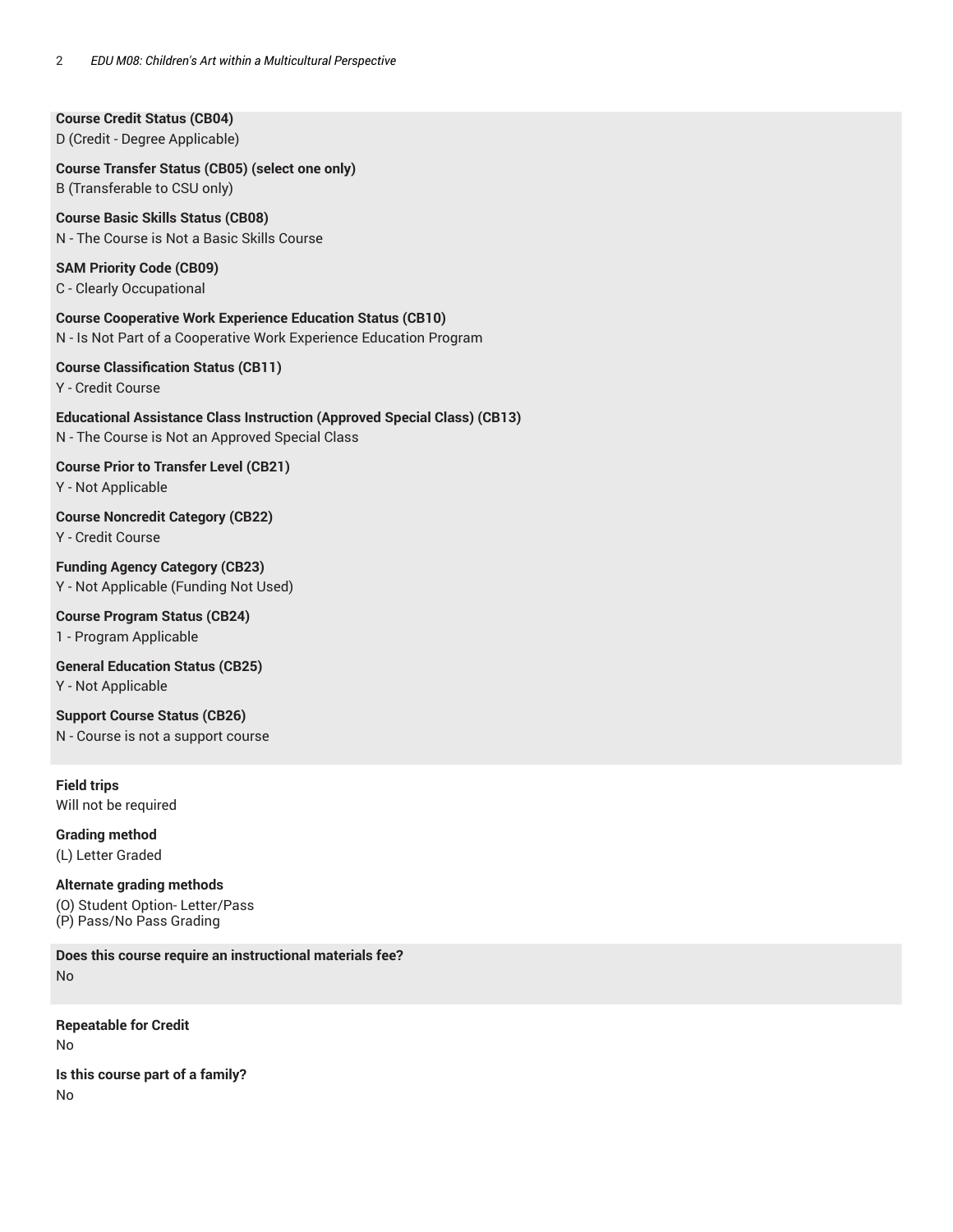# **Units and Hours**

**Carnegie Unit Override** No

## **In-Class**

**Lecture**

**Minimum Contact/In-Class Lecture Hours** 52.5 **Maximum Contact/In-Class Lecture Hours** 52.5

**Activity**

**Laboratory**

**Total in-Class**

**Total in-Class Total Minimum Contact/In-Class Hours** 52.5 **Total Maximum Contact/In-Class Hours** 52.5

# **Outside-of-Class**

**Internship/Cooperative Work Experience**

**Paid**

**Unpaid**

**Total Outside-of-Class**

**Total Outside-of-Class Minimum Outside-of-Class Hours** 105 **Maximum Outside-of-Class Hours** 105

# **Total Student Learning**

**Total Student Learning Total Minimum Student Learning Hours** 157.5 **Total Maximum Student Learning Hours** 157.5

**Minimum Units (CB07)** 3 **Maximum Units (CB06)** 3

**Advisories on Recommended Preparation** CD M02 and CD M14 or EDU M02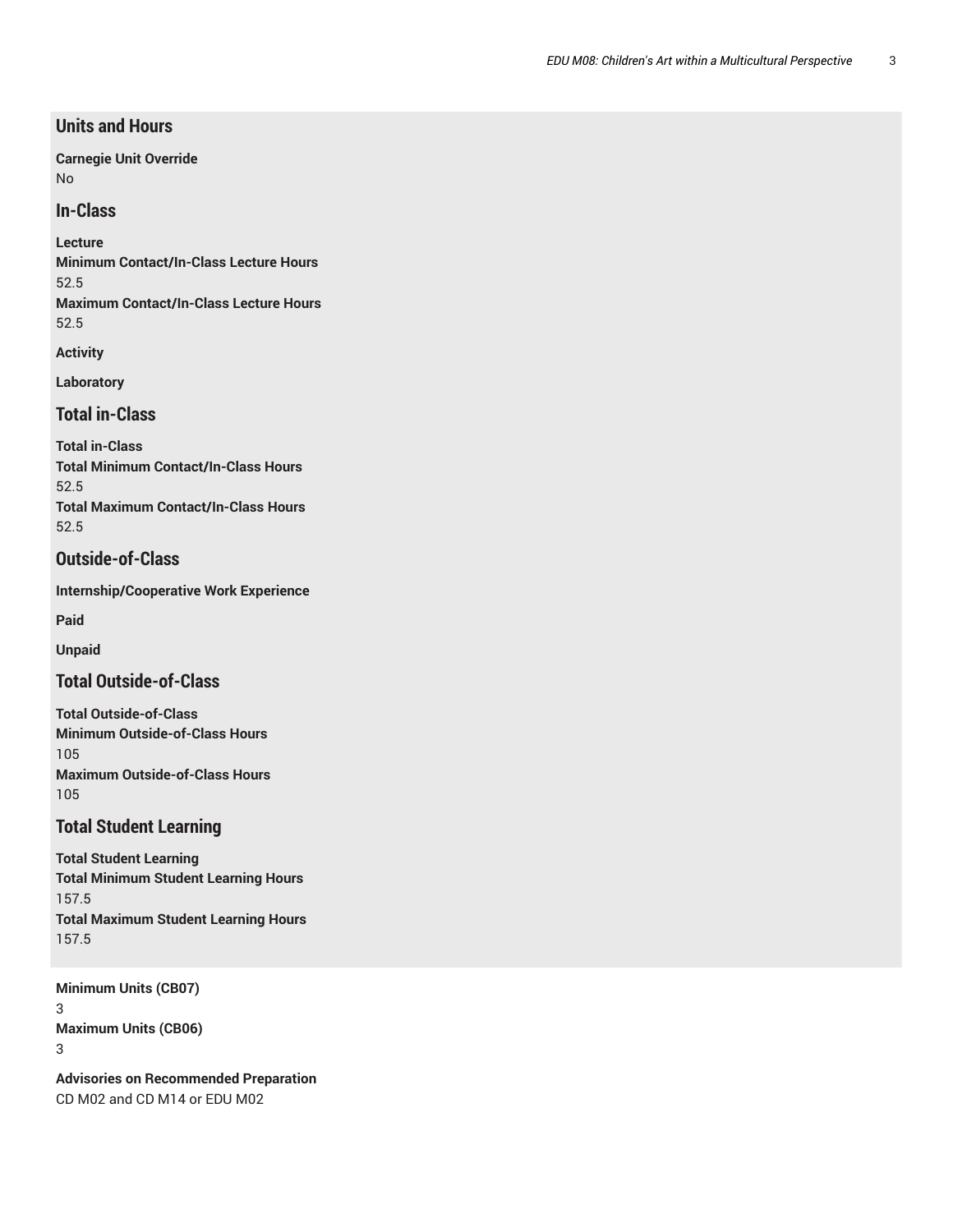# **Requisite Justification**

#### **Requisite Type**

Recommended Preparation

#### **Requisite**

CD M02 and CD M14 or EDU M02

#### **Requisite Description**

Course not in a sequence

#### **Level of Scrutiny/Justification**

Content review

| <b>Student Learning Outcomes (CSLOs)</b> |                                                                                                                                                                                                                                                                            |  |
|------------------------------------------|----------------------------------------------------------------------------------------------------------------------------------------------------------------------------------------------------------------------------------------------------------------------------|--|
|                                          | Upon satisfactory completion of the course, students will be able to:                                                                                                                                                                                                      |  |
|                                          | demonstrate their understanding of developmentally appropriate art experiences for young children and relevant<br>curriculum planning principles.                                                                                                                          |  |
| $\overline{2}$                           | demonstrate their understanding of the visual arts content standards and relevant curriculum planning principles by<br>developing lesson plans appropriate for children of various age groups (preschool, kindergarten, elementary, middle<br>school, and/or high school). |  |
| <b>Course Objectives</b>                 |                                                                                                                                                                                                                                                                            |  |
|                                          | llnon estiefactory completion of the course students will be able to:                                                                                                                                                                                                      |  |

|                | Upon satisfactory completion of the course, students will be able to:                                                                                                                                                                                                       |
|----------------|-----------------------------------------------------------------------------------------------------------------------------------------------------------------------------------------------------------------------------------------------------------------------------|
|                | identify and apply the components and strands of visual arts education found in the California Department of<br>Education's Academic Content Standards for Visual and Performing Arts Curriculum Frameworks (Preschool and<br>K-12) and Student Academic Content Standards. |
| $\overline{2}$ | explain the developmental progression of artistic skills and knowledge for children P-12.                                                                                                                                                                                   |
| 3              | demonstrate basic fluency with principles of art such as balance, repetition, contrast, emphasis, and unity, and their<br>application to P-12 classroom teaching.                                                                                                           |
| $\overline{4}$ | demonstrate competency in the preparation of a wide variety of artistic experiences for children.                                                                                                                                                                           |
| 5              | analyze and articulate how art facilitates child growth and development.                                                                                                                                                                                                    |
| 6              | explain how works of art are organized in terms of line, color, value, space, texture, shape, and form.                                                                                                                                                                     |
| 7              | identify and explain styles of visual arts from a variety of times, places, and cultures.                                                                                                                                                                                   |
| 8              | interpret works of art to derive meaning and make judgments based on the principles of art as they are used to<br>organize line, color, value, space, texture, shape, and form in works of art.                                                                             |
| 9              | describe the role of the teacher in facilitating art curriculum and supporting development through intentional teaching<br>for children of varying ages and abilities.                                                                                                      |
| 10             | apply the reflective curriculum cycle of observation, planning, assessment, and documentation.                                                                                                                                                                              |

# **Course Content**

#### **Lecture/Course Content**

- **10% - Elements and principles of art instruction:**
	- building a classroom culture
	- respecting diverse identities and perspectives
- **10% Curriculum planning and assessment:**
- art in project-based learning
	- international models of art curriculum
- **5% - The role of art in supporting development:** • stages of artistic development
- **20% - Art media, tools, and methods from global cultures**
- **5% - Role of the teacher:**
- intentional teaching
- **10% - Patterns from various cultures and time periods:**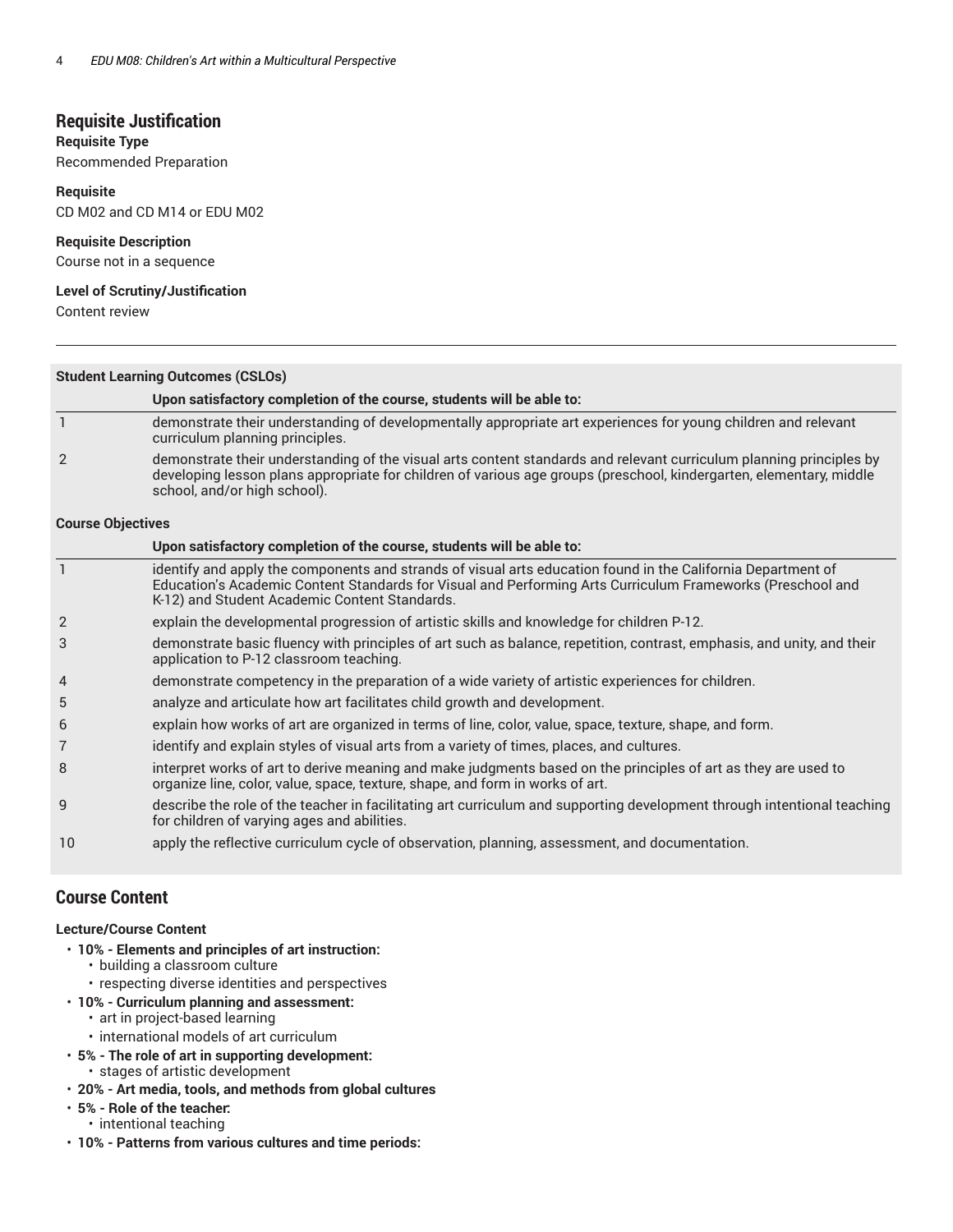- the print process
- positive and negative space
- **10% - Understanding and interpreting cultural meanings of art, mask making and uses across cultures**
- **15% State and national standards and assessment tools**
- **5% Multiple literacies:**
	- the use of imagery and theater to promote reading and comprehension skills
- **10% - Visual arts educational content, terminology, and its use in art criticism:**
	- line
	- shape
	- form
	- balance
	- repetition
	- emphasis
	- unity

#### **Laboratory or Activity Content**

n/a

# **Methods of Evaluation**

**Which of these methods will students use to demonstrate proficiency in the subject matter of this course? (Check all that apply):**

Skills demonstrations Written expression

Methods of Evaluation may include, but are not limited to, the following typical classroom assessment techniques/required **assignments (check as many as are deemed appropriate):**

Classroom Discussion Essay exams Film/video productions Graphic/architectural designs Group projects Individual projects Journals Oral analysis/critiques Objective exams Oral presentations **Performances** Projects Participation Portfolios Quizzes **Recitations** Reports/Papers/Journals Reports/papers Research papers Skills demonstrations Written creation (poem, screenplay, song)

## **Instructional Methodology**

#### **Specify the methods of instruction that may be employed in this course**

Audio-visual presentations Computer-aided presentations Collaborative group work Class activities Class discussions Case studies Distance Education **Demonstrations** Group discussions Guest speakers Instructor-guided interpretation and analysis Instructor-guided use of technology Internet research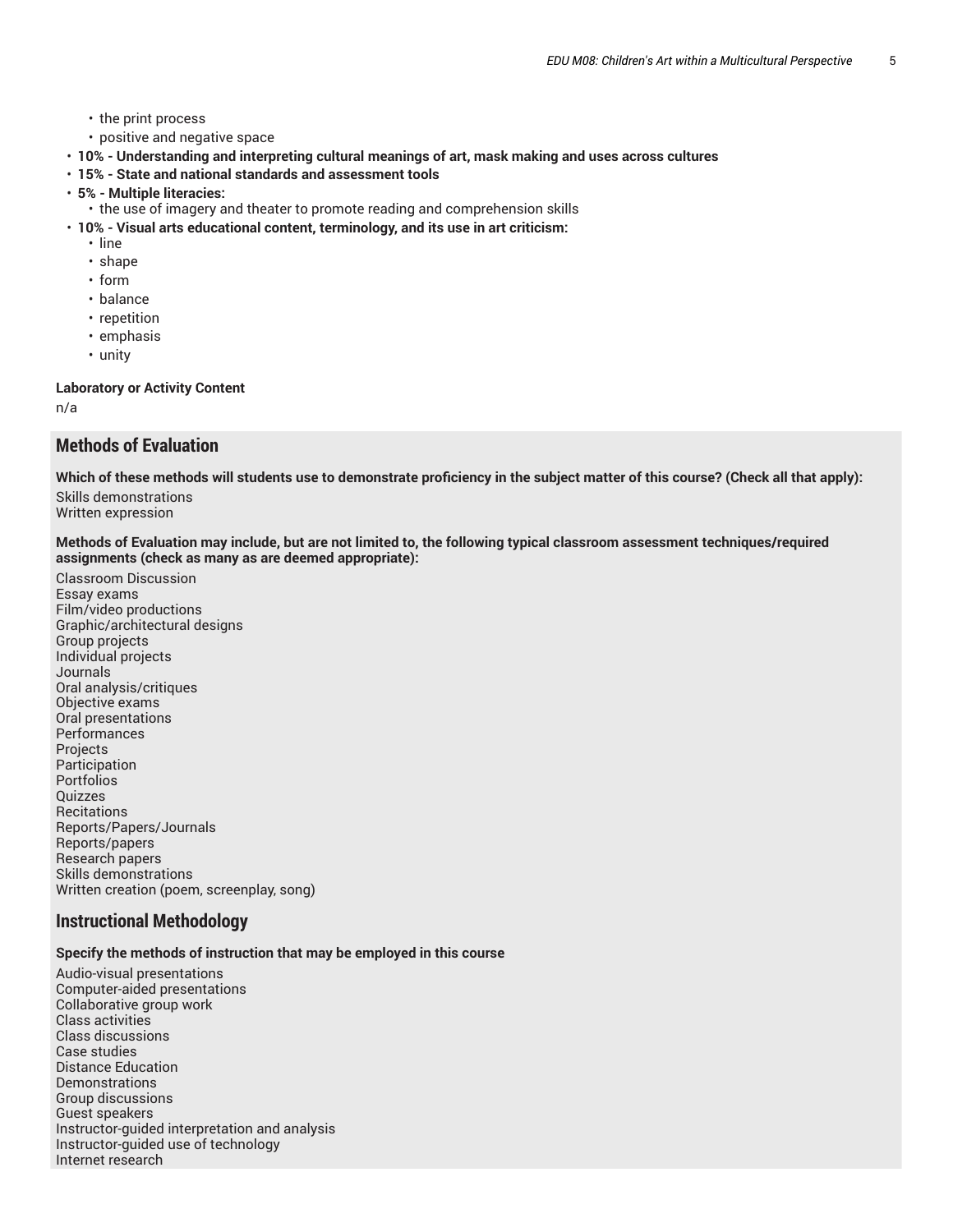Lecture Small group activities

#### **Describe specific examples of the methods the instructor will use:**

Instructor will use PowerPoint presentation, short videos, group activity, and classroom demonstration to explain course content. Instructor will bring students into the Child Development Center to conduct observations.

## **Representative Course Assignments**

#### **Writing Assignments**

written reflections on weekly readings from the textbook and journal articles. statement of personal philosophy on arts education based upon current standards and the Common Core. an essay on the interdisciplinary nature of multicultural art.

#### **Critical Thinking Assignments**

analysis of P-12 classroom and teacher observations.

preparation of a digital portfolio, in which students select course artifacts created and write a reflection upon how each artifact reflects learning outcomes

creation of works of original art demonstrating art media, tools, genres, and global styles.

self-evaluation of lesson plans/presentations/classroom demonstrations.

evaluation of classroom art curriculum based upon state and national guidelines.

#### **Reading Assignments**

read state and national visual and performing arts standards.

readings on topics such as creative development, social justice themes in printmaking, and the crisis of realism.

## **Outside Assignments**

#### **Representative Outside Assignments**

visual arts lesson plan creation and implementation.

cooperative group planning for semester project/presentation.

assigned writings on topics such as creative development, social justice themes in printmaking, and the crisis of realism.

## **Articulation**

#### **Equivalent Courses at 4 year institutions**

| <b>University</b>    | Course ID | <b>Course Title</b>             | Units |
|----------------------|-----------|---------------------------------|-------|
| CSU Channel Islands  | ART 102   | Multicultural Children's Art    |       |
| San Jose State Univ. | ART 39    | Multicultural Arts for Children |       |

#### **Comparable Courses within the VCCCD**

EDU V08 - Children's Art within a Multicultural Perspective ART R140 - Multicultural Children's Art

#### **Equivalent Courses at other CCCs**

| <b>College</b>         | <b>Course ID</b> | <b>Course Title</b>                           | Units |
|------------------------|------------------|-----------------------------------------------|-------|
| American River College | <b>ECE 361</b>   | Introducing Young Children to the Visual Arts |       |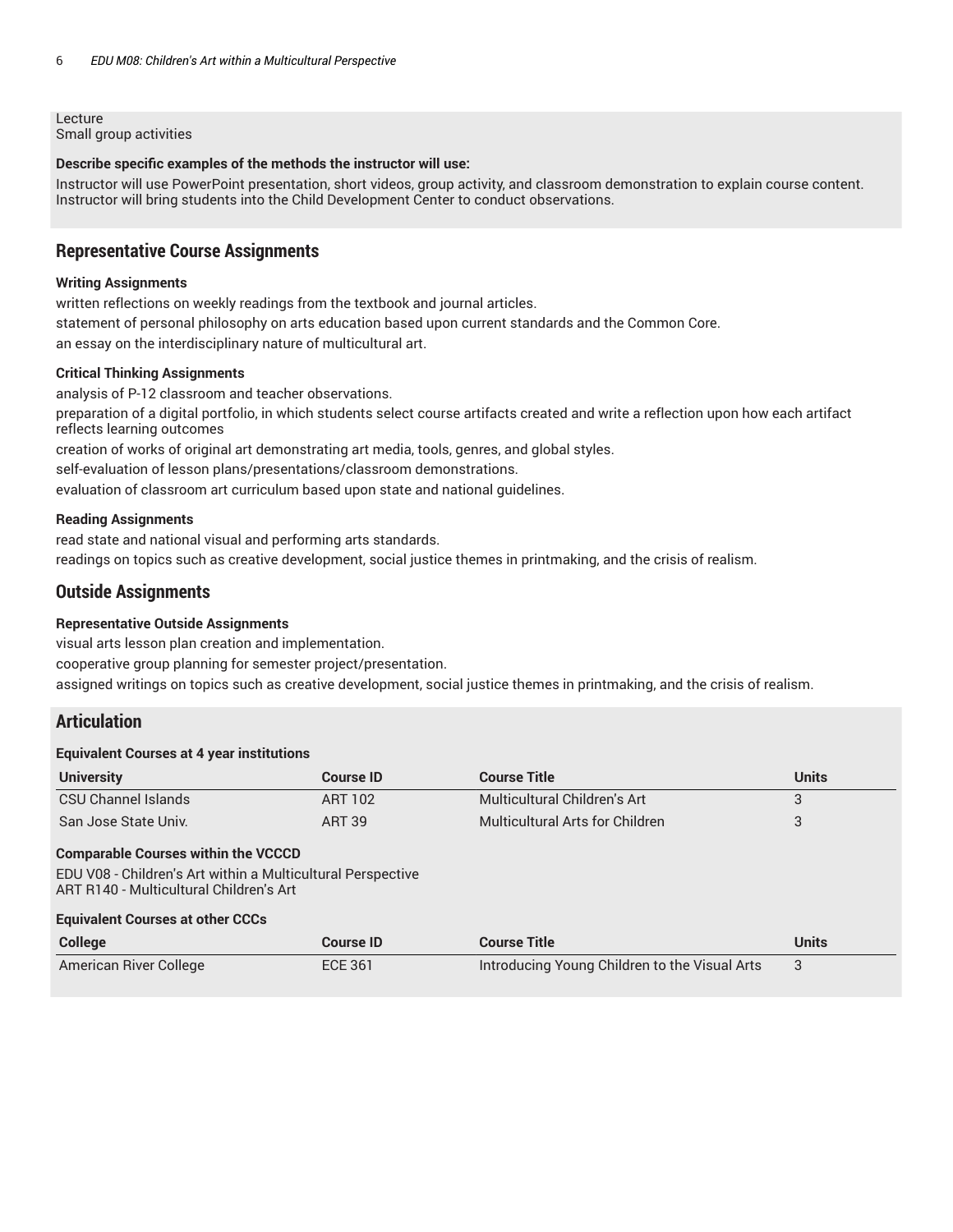# **District General Education**

- **A. Natural Sciences**
- **B. Social and Behavioral Sciences**
- **C. Humanities**
- **D. Language and Rationality**
- **E. Health and Physical Education/Kinesiology**
- **F. Ethnic Studies/Gender Studies**

**Course is CSU transferable** Yes

**CSU Baccalaureate List effective term:** F2018

# **CSU GE-Breadth**

**Area A: English Language Communication and Critical Thinking**

**Area B: Scientific Inquiry and Quantitative Reasoning**

**Area C: Arts and Humanities**

- **Area D: Social Sciences**
- **Area E: Lifelong Learning and Self-Development**
- **Area F: Ethnic Studies**

**CSU Graduation Requirement in U.S. History, Constitution and American Ideals:**

**IGETC**

**Area 1: English Communication**

- **Area 2A: Mathematical Concepts & Quantitative Reasoning**
- **Area 3: Arts and Humanities**
- **Area 4: Social and Behavioral Sciences**
- **Area 5: Physical and Biological Sciences**

**Area 6: Languages Other than English (LOTE)**

## **Textbooks and Lab Manuals Resource Type** Textbook

**Description** Pelo, Ann. *The Language of Art: Inquiry-Based Studio Practices in Early Childhood Settings.* 2nd ed., Redleaf, 2017.

**Resource Type** Other Resource Type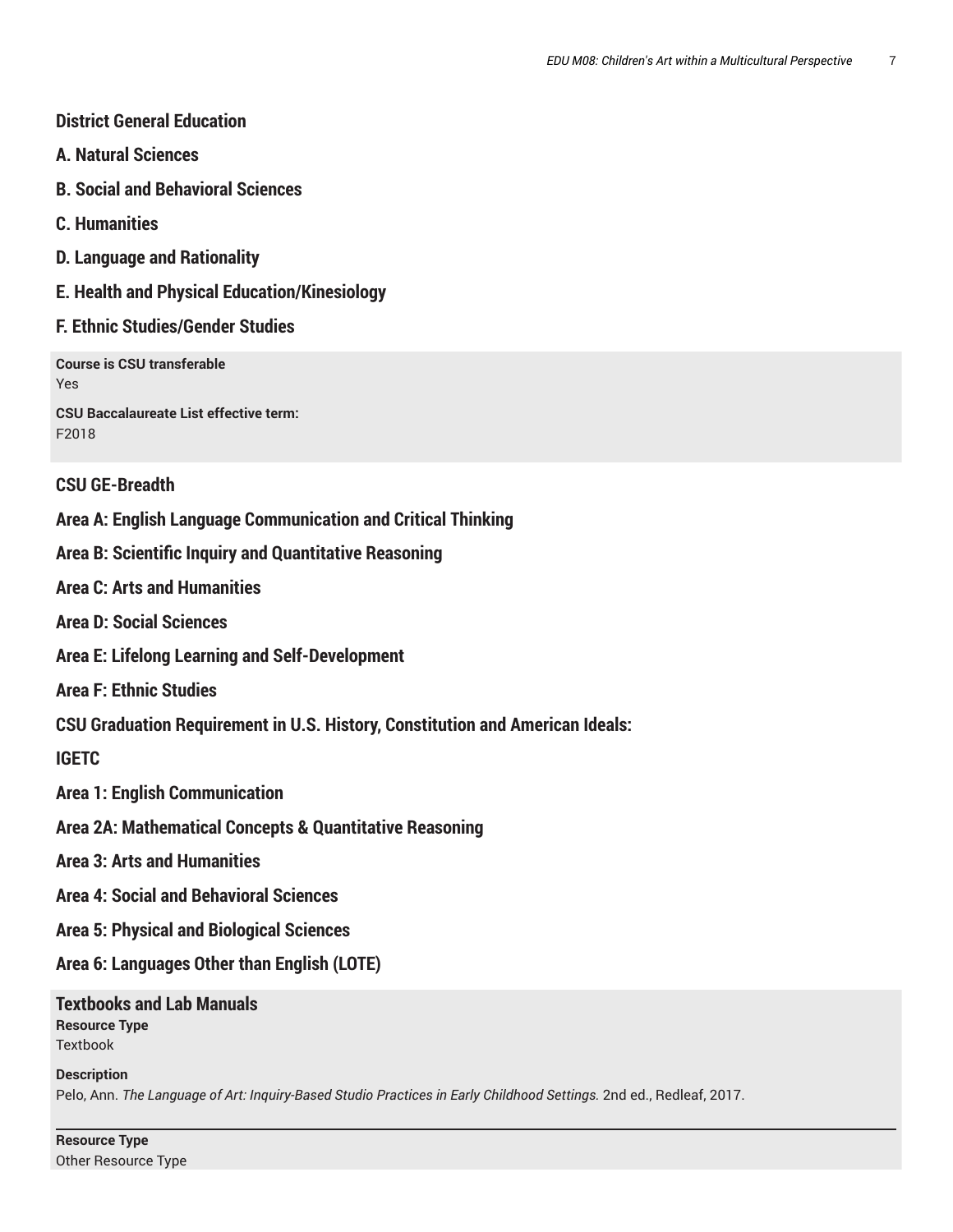#### **Description**

"Academic content standards for Visual and Performing Arts in Prekindergarten through grade twelve," adopted by the California State Board of Education. https://www.cde.ca.gov/be/st/ss/vamain.asp.

#### **Resource Type**

Other Resource Type

#### **Description**

"California Preschool Curriculum Framework, Vol. 2." California Department of Education, 2011, http://www.cde.ca.gov/sp/cd/re/ documents/psframeworkvol2.pdf.

#### **Resource Type**

Other Resource Type

#### **Description**

"California Preschool Learning Foundations, Volume 2." California Department of Education, 2010, http://www.cde.ca.gov/sp/cd/re/ documents/psfoundationsvol2.pdf.

#### **Resource Type**

Textbook

#### **Description**

Hogan, Jillian, Lois Hetland, Diane B. Jaquith, and Ellen Winner. *Studio Thinking from the Start: The K–8 Art Educator's Handbook*. Teachers College Press, 2018.

# **Library Resources**

#### **Assignments requiring library resources**

Utilize library databases such as Exchange Press Articles on Demand and EBSCO ERIC to locate and critique journal articles in the field of teaching visual arts to P-12 students.

#### **Sufficient Library Resources exist**

Yes

#### **Example of Assignments Requiring Library Resources**

Research, using the Library's print and online resources, on the teaching of visual arts and the role of art in supporting development of P-12 students.

# **Distance Education Addendum**

## **Definitions**

#### **Distance Education Modalities**

Hybrid (51%–99% online) Hybrid (1%–50% online) 100% online

# **Faculty Certifications**

Faculty assigned to teach Hybrid or Fully Online sections of this course will receive training in how to satisfy the Federal and state regulations governing regular effective/substantive contact for distance education. The training will include common elements in the district-supported learning management system (LMS), online teaching methods, regular effective/substantive contact, and best **practices.**

Yes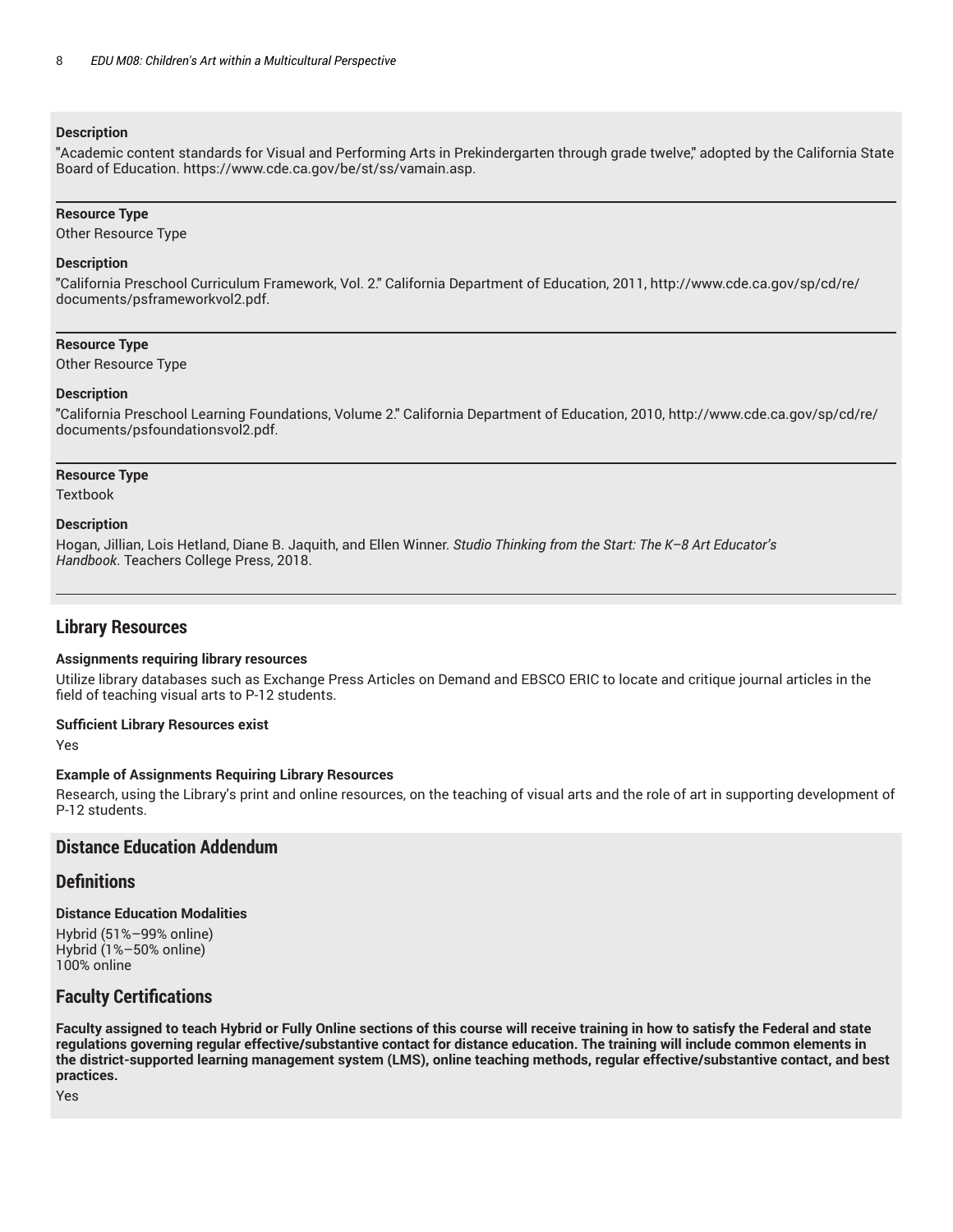Faculty assigned to teach Hybrid or Fully Online sections of this course will meet with the EAC Alternate Media Specialist to ensure that the course content meets the required Federal and state accessibility standards for access by students with disabilities. Common areas for discussion include accessibility of PDF files, images, captioning of videos, Power Point presentations, math and **scientific notation, and ensuring the use of style mark-up in Word documents.** Yes

# **Regular Effective/Substantive Contact**

|  |  |  | Hybrid (1%–50% online) Modality: |
|--|--|--|----------------------------------|
|--|--|--|----------------------------------|

| <b>Method of Instruction</b>                          | Document typical activities or assignments for each method of<br>instruction                                                                                                                                                                                                                                                                                                                                                                                                                                                                                                                                                                                                |
|-------------------------------------------------------|-----------------------------------------------------------------------------------------------------------------------------------------------------------------------------------------------------------------------------------------------------------------------------------------------------------------------------------------------------------------------------------------------------------------------------------------------------------------------------------------------------------------------------------------------------------------------------------------------------------------------------------------------------------------------------|
| Asynchronous Dialog (e.g., discussion board)          | Regular use of asynchronous discussion boards encourages various<br>types of interaction and critical thinking skills among all course<br>participants. Questions and topics posed will allow students to discuss,<br>compare and contrast, identify, and analyze elements of the course<br>outcomes. Other discussion boards may be used for Q&A and general<br>class discussion by students and instructor to facilitate student success<br>and strengthen student learning outcomes.                                                                                                                                                                                     |
| Video Conferencing                                    | Instructor may provide a set time each week where s/he will be available<br>for synchronous chat and be available in the discussion board and can<br>answer questions in live time.<br>Video tools such as ConferZoom can be used to provide live synchronous<br>or asynchronous sessions with students. ADA compliance will be upheld<br>with Closed Captioning during the session or of the recorded session.<br>Video Conferences will be used to facilitate SLOs and student-to-student<br>group meetings will also be encouraged.                                                                                                                                      |
| E-mail                                                | E-mail, class announcements and various learning management system<br>tools such as "Message Students Who" and "Assignment Comments",<br>will be used to regularly communicate with all students on matters such<br>as clarification of class content, reminders of upcoming assignments<br>and/or course responsibilities, to provide prompt feedback to students<br>on coursework to facilitate student learning outcomes, or to increase<br>the role of an individual educator in the academic lives of a student.<br>Students will be given multiple ways to email instructor through both the<br>learning management system inbox and faculty provided email accounts. |
| Face to Face (by student request; cannot be required) | The instructor will hold weekly, scheduled office hours for students to<br>be able to meet and discuss course materials or individual progress.<br>Students can request additional in-person or web conferencing meetings<br>with faculty member as needed. Faculty may encourage online students<br>to form "study groups" in person or online. Note: For hybrid classes,<br>face-to-face class time will provide opportunities for students to discuss<br>amongst themselves (in groups or pairs) and ask questions about the<br>material to facilitate SLOs and course outcomes.                                                                                         |
| Other DE (e.g., recorded lectures)                    | Faculty may use a variety of ADA compliant tools and media integrated<br>within the learning management system to help students reach SLO<br>competency. Tools may include: Recorded Lectures, Narrated Slides,<br>Screencasts, Instructor created content, MC Online Library Resources,<br>Canvas Peer Review Tool, Canvas Student Groups (Assignments,<br>Discussions), Websites and Blogs, Multimedia (YouTube, Films on<br>Demand, 3CMedia, Khan Academy, etc.)                                                                                                                                                                                                         |
| Synchronous Dialog (e.g., online chat)                | Instructor may provide a set time each week where s/he will be available<br>for synchronous chat and be available in the discussion board and can<br>answer questions in live time.                                                                                                                                                                                                                                                                                                                                                                                                                                                                                         |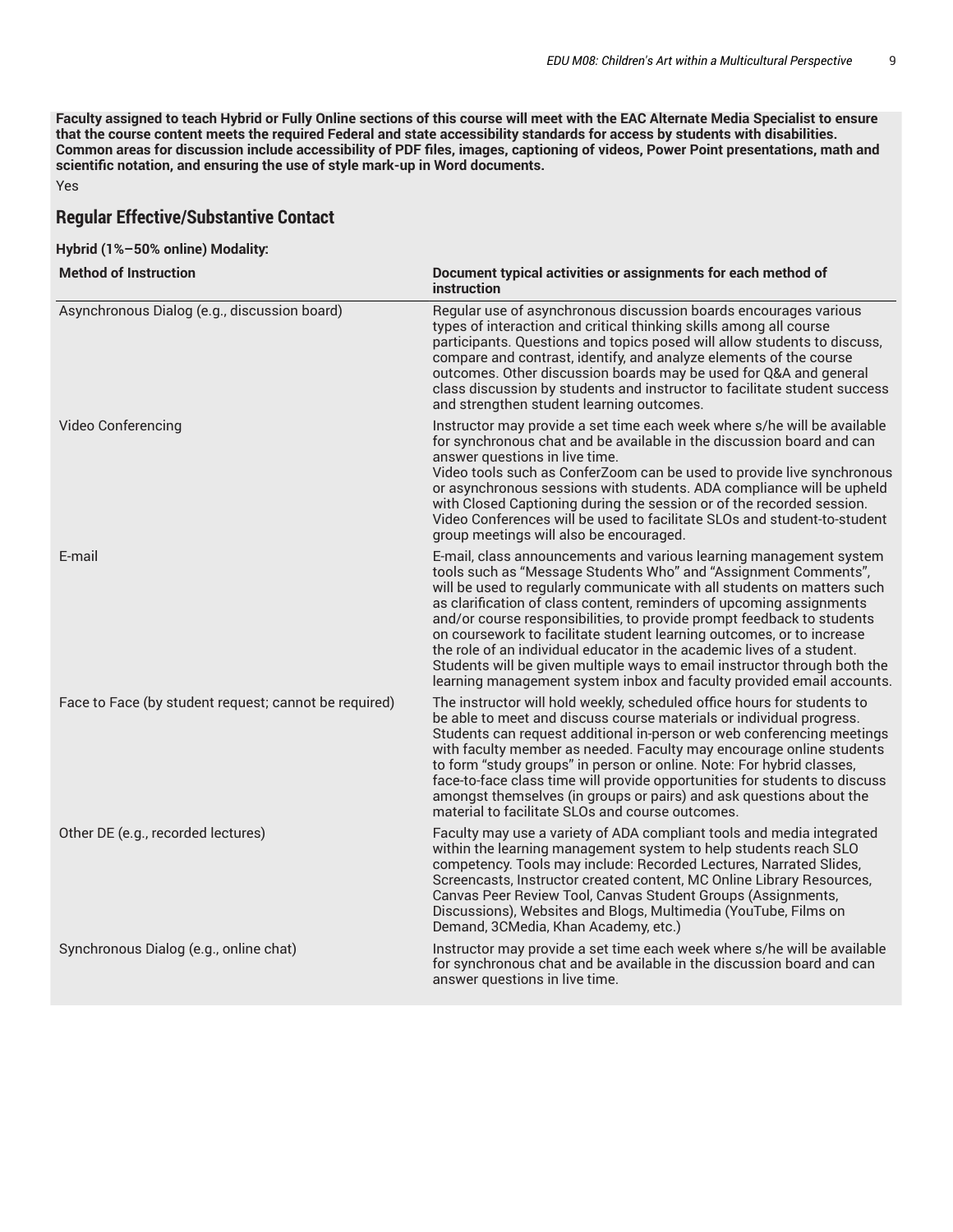# **Hybrid (51%–99% online) Modality:**

| <b>Method of Instruction</b>                          | Document typical activities or assignments for each method of<br>instruction                                                                                                                                                                                                                                                                                                                                                                                                                                                                                                                                                                                                |
|-------------------------------------------------------|-----------------------------------------------------------------------------------------------------------------------------------------------------------------------------------------------------------------------------------------------------------------------------------------------------------------------------------------------------------------------------------------------------------------------------------------------------------------------------------------------------------------------------------------------------------------------------------------------------------------------------------------------------------------------------|
| E-mail                                                | E-mail, class announcements and various learning management system<br>tools such as "Message Students Who" and "Assignment Comments",<br>will be used to regularly communicate with all students on matters such<br>as clarification of class content, reminders of upcoming assignments<br>and/or course responsibilities, to provide prompt feedback to students<br>on coursework to facilitate student learning outcomes, or to increase<br>the role of an individual educator in the academic lives of a student.<br>Students will be given multiple ways to email instructor through both the<br>learning management system inbox and faculty provided email accounts. |
| Asynchronous Dialog (e.g., discussion board)          | Regular use of asynchronous discussion boards encourages various<br>types of interaction and critical thinking skills among all course<br>participants. Questions and topics posed will allow students to discuss,<br>compare and contrast, identify, and analyze elements of the course<br>outcomes. Other discussion boards may be used for Q&A and general<br>class discussion by students and instructor to facilitate student success<br>and strengthen student learning outcomes.                                                                                                                                                                                     |
| Video Conferencing                                    | Instructor may provide a set time each week where s/he will be available<br>for synchronous chat and be available in the discussion board and can<br>answer questions in live time.<br>Video tools such as ConferZoom can be used to provide live synchronous<br>or asynchronous sessions with students. ADA compliance will be upheld<br>with Closed Captioning during the session or of the recorded session.<br>Video Conferences will be used to facilitate SLOs and student-to-student<br>group meetings will also be encouraged.                                                                                                                                      |
| Face to Face (by student request; cannot be required) | The instructor will hold weekly, scheduled office hours for students to<br>be able to meet and discuss course materials or individual progress.<br>Students can request additional in-person or web conferencing meetings<br>with faculty member as needed. Faculty may encourage online students<br>to form "study groups" in person or online. Note: For hybrid classes,<br>face-to-face class time will provide opportunities for students to discuss<br>amongst themselves (in groups or pairs) and ask questions about the<br>material to facilitate SLOs and course outcomes.                                                                                         |
| Other DE (e.g., recorded lectures)                    | Faculty may use a variety of ADA compliant tools and media integrated<br>within the learning management system to help students reach SLO<br>competency. Tools may include: Recorded Lectures, Narrated Slides,<br>Screencasts, Instructor created content, MC Online Library Resources,<br>Canvas Peer Review Tool, Canvas Student Groups (Assignments,<br>Discussions), Websites and Blogs, Multimedia (YouTube, Films on<br>Demand, 3CMedia, Khan Academy, etc.)                                                                                                                                                                                                         |
| Synchronous Dialog (e.g., online chat)                | Instructor may provide a set time each week where s/he will be available<br>for synchronous chat and be available in the discussion board and can<br>answer questions in live time.                                                                                                                                                                                                                                                                                                                                                                                                                                                                                         |
| 100% online Modality:                                 |                                                                                                                                                                                                                                                                                                                                                                                                                                                                                                                                                                                                                                                                             |
| <b>Method of Instruction</b>                          | Document typical activities or assignments for each method of<br>instruction                                                                                                                                                                                                                                                                                                                                                                                                                                                                                                                                                                                                |
| Face to Face (by student request; cannot be required) | The instructor will hold weekly, scheduled office hours for students to<br>be able to meet and discuss course materials or individual progress.<br>Students can request additional in-person or web conferencing meetings<br>with faculty member as needed. Faculty may encourage online students<br>to form "study groups" in person or online. Note: For hybrid classes,<br>face-to-face class time will provide opportunities for students to discuss<br>amongst themselves (in groups or pairs) and ask questions about the<br>material to facilitate SLOs and course outcomes.                                                                                         |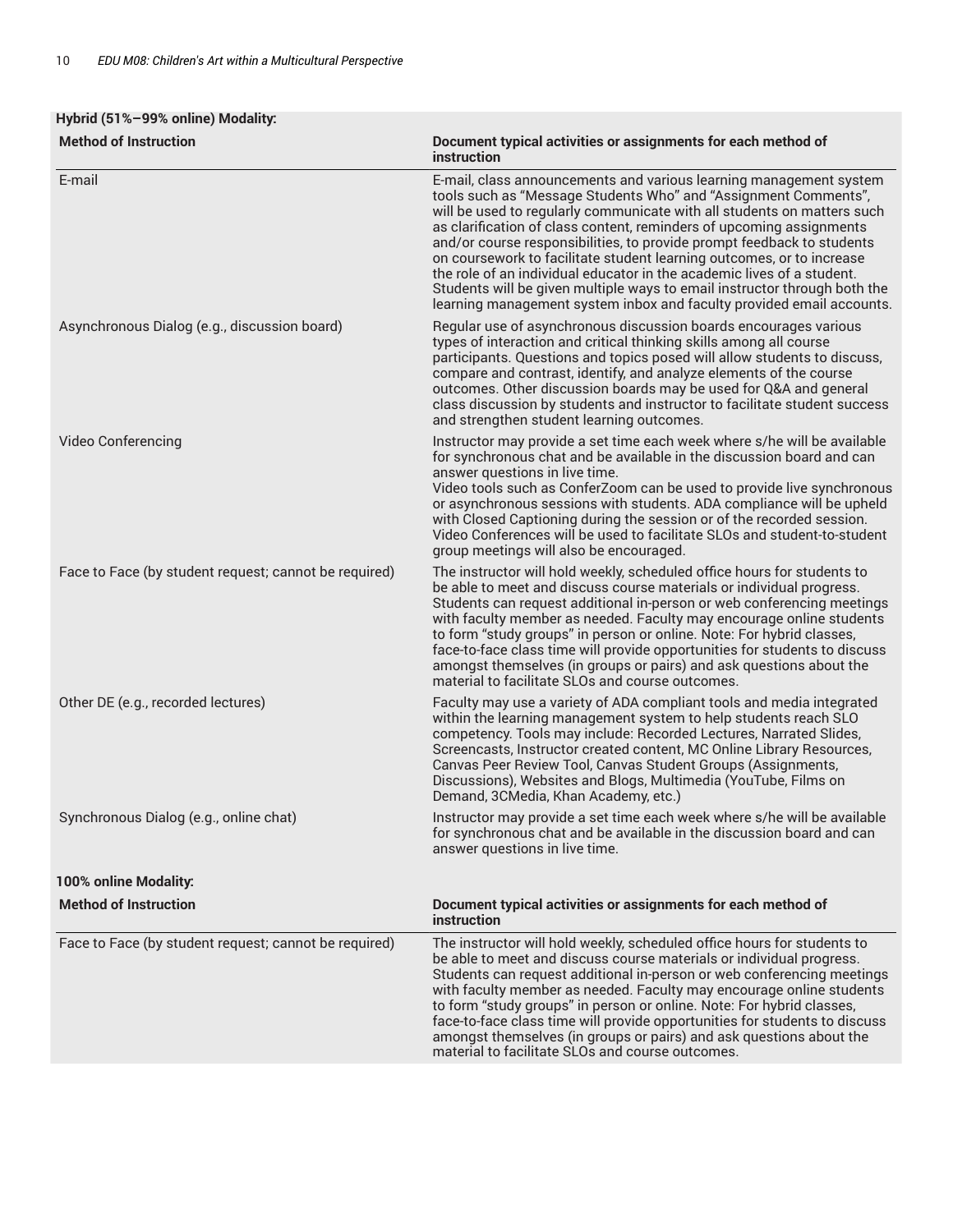| Other DE (e.g., recorded lectures)           | Faculty may use a variety of ADA compliant tools and media integrated<br>within the learning management system to help students reach SLO<br>competency. Tools may include: Recorded Lectures, Narrated Slides,<br>Screencasts, Instructor created content, MC Online Library Resources,<br>Canvas Peer Review Tool, Canvas Student Groups (Assignments,<br>Discussions), Websites and Blogs, Multimedia (YouTube, Films on<br>Demand, 3CMedia, Khan Academy, etc.)                                                                                                                                                                                                         |
|----------------------------------------------|-----------------------------------------------------------------------------------------------------------------------------------------------------------------------------------------------------------------------------------------------------------------------------------------------------------------------------------------------------------------------------------------------------------------------------------------------------------------------------------------------------------------------------------------------------------------------------------------------------------------------------------------------------------------------------|
| Asynchronous Dialog (e.g., discussion board) | Regular use of asynchronous discussion boards encourages various<br>types of interaction and critical thinking skills among all course<br>participants. Questions and topics posed will allow students to discuss,<br>compare and contrast, identify, and analyze elements of the course<br>outcomes. Other discussion boards may be used for Q&A and general<br>class discussion by students and instructor to facilitate student success<br>and strengthen student learning outcomes.                                                                                                                                                                                     |
| E-mail                                       | E-mail, class announcements and various learning management system<br>tools such as "Message Students Who" and "Assignment Comments",<br>will be used to regularly communicate with all students on matters such<br>as clarification of class content, reminders of upcoming assignments<br>and/or course responsibilities, to provide prompt feedback to students<br>on coursework to facilitate student learning outcomes, or to increase<br>the role of an individual educator in the academic lives of a student.<br>Students will be given multiple ways to email instructor through both the<br>learning management system inbox and faculty provided email accounts. |
| Video Conferencing                           | Instructor may provide a set time each week where s/he will be available<br>for synchronous chat and be available in the discussion board and can<br>answer questions in live time.<br>Video tools such as ConferZoom can be used to provide live synchronous<br>or asynchronous sessions with students. ADA compliance will be upheld<br>with Closed Captioning during the session or of the recorded session.<br>Video Conferences will be used to facilitate SLOs and student-to-student<br>group meetings will also be encouraged.                                                                                                                                      |
| Synchronous Dialog (e.g., online chat)       | Instructor may provide a set time each week where s/he will be available<br>for synchronous chat and be available in the discussion board and can<br>answer questions in live time.                                                                                                                                                                                                                                                                                                                                                                                                                                                                                         |

# **Examinations**

**Hybrid (1%–50% online) Modality** Online On campus

**Hybrid (51%–99% online) Modality** Online On campus

**Primary Minimum Qualification** EDUCATION

# **Review and Approval Dates**

**Department Chair** 9/21/2020

**Dean** 9/24/2020

**Technical Review** 10/2/2020

**Curriculum Committee** 10/6/2020